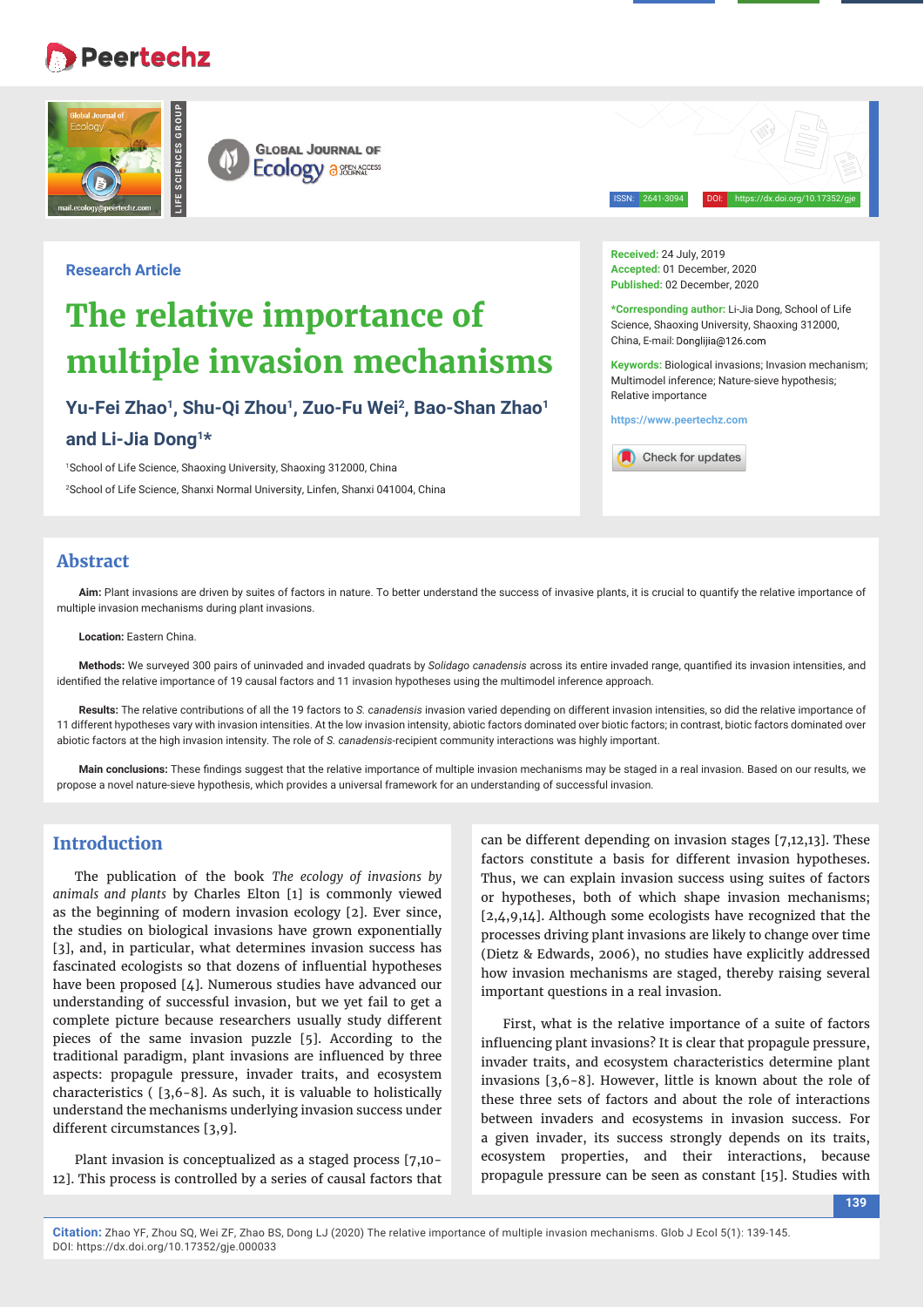the same species across a larger range of sites would help to reveal the full suite of factors that affect invasion [9], and their relative contributions under different circumstances should be quantified to predict or manage plant invasions  $[3,16]$ .

Second, what is the relative importance of multiple invasion hypotheses? It has become increasingly clear that no one individual hypothesis is sufficient to explain the invasion success of exotic plants [3,4,17,18]. Individual hypotheses partially overlap in mechanism and may contribute synergistically or interactively to invasions; different hypotheses are nonmutually exclusive and may also act simultaneously [3,14,18]. Different hypotheses usually encompass different determinants so that the importance of hypotheses should be strongly linked with the net effect of the corresponding determinants.

Finally, how might the factors driving plant invasions and the associated hypotheses vary with invasion stages? Plant invasion is a staged process, in which drivers can be different depending on the stage of invasion ([7,10-12,20]. For a successful invader, it must experience different stages due to the spatiotemporal dynamics of determining factors. Accordingly, different invasion stages might be closely linked with different sets of filtering sieves, which shape invasion mechanisms.

To answer these questions, we quantified the extent of *Solidago canadensis* invasion and determined 19 causal factors across its entire range. The purpose of the current study was to quantify the relative importance of multiple mechanisms at different invasion intensities and to propose an invasion hypothesis. Specifically, we could determine what explanatory variables dominate over others in driving invasion, identify whether different hypotheses explain the success of *S. canadensis*  invasions equally or differentially, and assess how the relative importance of causal factors and invasion hypotheses varies with invasion stages.

## **Methods**

#### **Study species and region**

*Solidago canadensis* L. is among the most serious invasive plants in China, which was introduced from North America as an ornamental plant in 1935 [21]. This invader has now invaded large areas of southern China, such as Jiangsu, Shanghai, Zhejiang, Jiangxi, and Anhui; it occurs along roadsides or in abandoned agricultural fields and other disturbed habitats [22]. The entire invaded range belongs to a subtropical climate. Our study region roughly covered an area of 800 × 800 km, and the elevation ranged from 3 m to 79 m.

#### **Field survey and soil analyses**

To quantify the extent of successful invasion and the relative importance of multiple invasion mechanisms, we surveyed 300 pairs of uninvaded and invaded quadrats by *S. canadensis* across its entire invaded range from July to September 2014 [22]. *Solidago canadensis* was the only one invader in the sampling sites. During the investigation, species cover, population density, and plant height in a quadrat were recorded; specific

fine root area (SRA) and leaf traits (leaf area, Specific Leaf Area [SLA], Leaf Dry Matter Content [LDMC], chlorophyll, leaf C, leaf N, and leaf C:N) of *S. canadensis* in 300 invaded quadrats were determined. To measure these traits, we sampled five roots and 30 leaves per quadrat. See Cornelissen, et al*.* [23] for the details about determining these traits. We sampled soils from each quadrat for measurements of their biotic and biotic properties.

For soil microbes, we employed the Phospholipid Fatty Acid (PLFA) analysis [22]. Previous studies have suggested that the fatty acid  $18:2\omega$ 6,9c can indicate soil saprotrophic pathogens and that  $16:1\omega$ 5, cy17:0, and cy19:0 can indicate soil beneficial microbes  $[24-27]$ . Accordingly, we chose  $18:2\omega$ 6,9c as pathogens, and  $16:1\omega$ 5, cy17:0, and cy19:0 as beneficial microbes. Additionally, the fatty acid  $18:2\omega$ 6,9c is dominant in fungi [28]. We calculated the fungi:bacteria ratio using the ratio of  $18:2\omega$ 6,9c to bacterial PLFAs [22].

For soil abiotic properties, we measured pH in a soil solution rate of 1:2.5 (soil:distilled water) using a pH meter (Sartorius PB-10 meter), soil texture using a laser particle size analyzer (Mastersizer 2000), Available Phosphorus (AP) using a UV-2550 ultraviolet spectrophotometer, and ammonia  $(NH,-N)$ and nitrate (NO<sub>3</sub>-N) using a continuous flow analyzer.

#### **Data analyses**

To quantify the success of *S. canadensis* invasion, we coined a relative invasion index (RII) as follows:

$$
RII = \left\{ \frac{Ci}{Max\ (Ci)} + \frac{Di}{Max\ (Di)} + \frac{Hi}{Max\ (Hi)} \right\} / 3\ (1)
$$

where *Ci*, *Di*, and *Hi* represent cover, density, and height of *S. canadensis* in invaded quadrats, respectively. We ranked RII values in the ascending order, and then categorized 300 invaded quadrats into three groups, representing three invasion intensities/stages. The quadrats from 1 to 100 were treated as intensity I, quadrats from 101 to 200 as intensity II, and quadrats from 201 to 300 as intensity III. We calculated the mean and standard error of RII values for each invasion intensity, and tested whether there were differences in RII among three intensities using a one-way analysis of variance. RII values were treated as a response variable in the following data analyses.

To quantify the relative contribution of determinants to invasion success (*i.e.* RII), we categorized these determinants into five different sets: invader traits, climate, native plant communities, soil abiotic and biotic properties, and invadercommunity interactions. We calculated a phenotypic variation index (PVI) and leaf tradeoff index (LTI) as follows:

$$
PVI = \sum_{j\equiv 1}^{8} \frac{Max(Ti) - Ti}{Max(Ti) - Min(Ti)} / 8 (2)
$$
  
LTI = LDMC / SLA (3)

**140**

**Citation:** Zhao YF, Zhou SQ, Wei ZF, Zhao BS, Dong LJ (2020) The relative importance of multiple invasion mechanisms. Glob J Ecol 5(1): 139-145. DOI: https://dx.doi.org/10.17352/gje.000033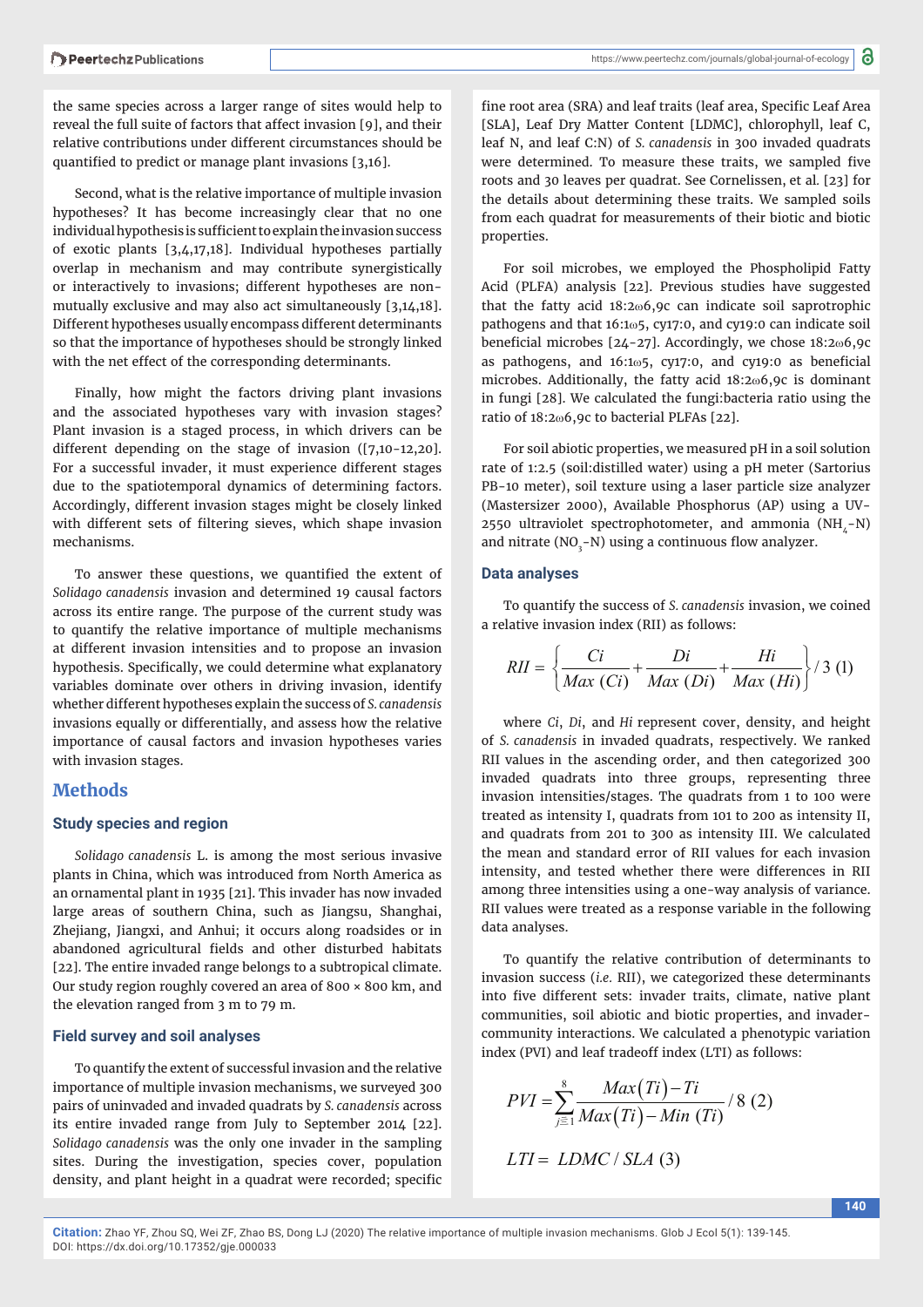where *Ti* represents a given trait of the  $i<sup>th</sup>$  quadrat ( $i = 1$ , 2, …., 300), and *Max (Ti)* and *Min (Ti)* represent the maximum and minimum values of a specific trait among 300 quadrats. *j* represents SRA, leaf area, SLA, LDMC, chlorophyll, leaf C, leaf N, and leaf C:N, respectively. We used the average PVI of eight traits to indicate the phenotypic variation of *S. canadensis*. In general, SLA is related to the growth potential of a leaf and LDMC is related to its stress potential [23]. Thus, we used the ratio of LDMC to SLA to indicate a leaf tradeoff. Climatic data (*i.e.* mean annual temperature [MAT] and mean annual precipitation [MAP]) were collected from the nearest sampling sites. Native plant diversity (*i.e.* native species richness, Pielou evenness index, and dominance index) was calculated as described by Dong, et al. [22]. Soil microbes included beneficial microbes, pathogens, and fungi/bacteria ratio. Soil abiotic properties included soil pH, soil texture (*i.e.* clay%:silt%:sand%), and soil nutrients (*i.e.* the sum of AP,  $NH_4$ -N, and  $NO_3$ -N). To quantify *S. canadensis*-recipient community interactions, we calculated the relative changes in native plant diversity (*i.e.* Δ richness), soil abiotic properties (*i.e.* Δ pH and Δ nutrients), and soil microbes (*i.e.* Δ beneficial microbes, Δ pathogens, and Δ fungi/bacteria ratio). All the relative changes were calculated as follows:

$$
\Delta = \frac{Vi - Vu}{Vi + Vu} \text{ (4)}
$$

where *Vi* and *Vu* represent a given trait in the pairwise invaded and uninvaded quadrats, respectively.

To evaluate the relative contributions of different determinants to the invasion success of *S. canadensis*, we selected the Multimodel Inference (MMI) approach, which is based on all the models in *a priori* set, not just the one estimated to be best, and therefore can provide more stable and reliable inference results than traditional statistical inference [29]. Additionally, this approach does not explicitly determine whether individual variables are statistically significant but ranks parameters based on their ability to explain variation [30].

We used separate models for intensities I, II, III, and across all three intensities to quantify the relative contribution of 19 determinants to *S. canadensis* invasion along the invasion intensity. Specifically, the global models included one dependent variable (*i.e.* RII) and 19 explanatory variables (*i.e.* PVI, LTI, MAT, MAP, richness, evenness, dominance, pH, texture, nutrients, beneficial microbes, pathogens, F/B ratio,  $Δ$  richness,  $Δ$  pH,  $Δ$  nutrients,  $Δ$  beneficial microbes,  $\Delta$  pathogens, and  $\Delta$  F/B ratio). We used the model selection method to generate all possible candidate models from the global models. All the candidate models were then ranked according to the second-order Akaike's information criterion. The effect size of each determinant was expressed by the averaged model parameters deriving from accumulated model probability exceeded 95%. The importance of each determinant was estimated by summing the Akaike's weights of each model. The relative contribution of a given factor was estimated through dividing its importance by the total importance of 19

#### factors.

To contrast the relative importance of different invasion hypotheses, we standardized the contribution of factors that are involved in each invasion hypothesis. Specifically, we quantified the per capita contribution of a set of factors, thereby allowing us to compare the relative importance of different invasion hypotheses. See the figure legends of Figure 3 for more details.

All statistical analyses were performed using R version 3.3.1 [31]. The MMI approach was performed using *dredge* function in the package MuMIn [32].

#### **Results**

The RII values ranged from 29.8% to 57.3% at the invasion intensity I, ranged from 57.4% to 65.7% at the intensity II, and ranged from 65.8% to 86.3% at the intensity III; the grand mean of RII was  $61.9 \pm 0.7\%$  [1 SE] (Figure 1a). There were significant differences in RII among three intensities (Figure 1b: 46.5 ± 0.8% at intensity I; 61.8 ± 0.4% at intensity II; 77.2 ± 0.7% at intensity III).



**141** and comparisons of RII among three invasion intensities (b). All the quadratswere ranked in the ascending RII order in the upper panel. Data are means + 1 SE (n = 100) and different letters indicate significant differences at  $P = 0.05$  in the lower panel.

**Citation:** Zhao YF, Zhou SQ, Wei ZF, Zhao BS, Dong LJ (2020) The relative importance of multiple invasion mechanisms. Glob J Ecol 5(1): 139-145. DOI: https://dx.doi.org/10.17352/gje.000033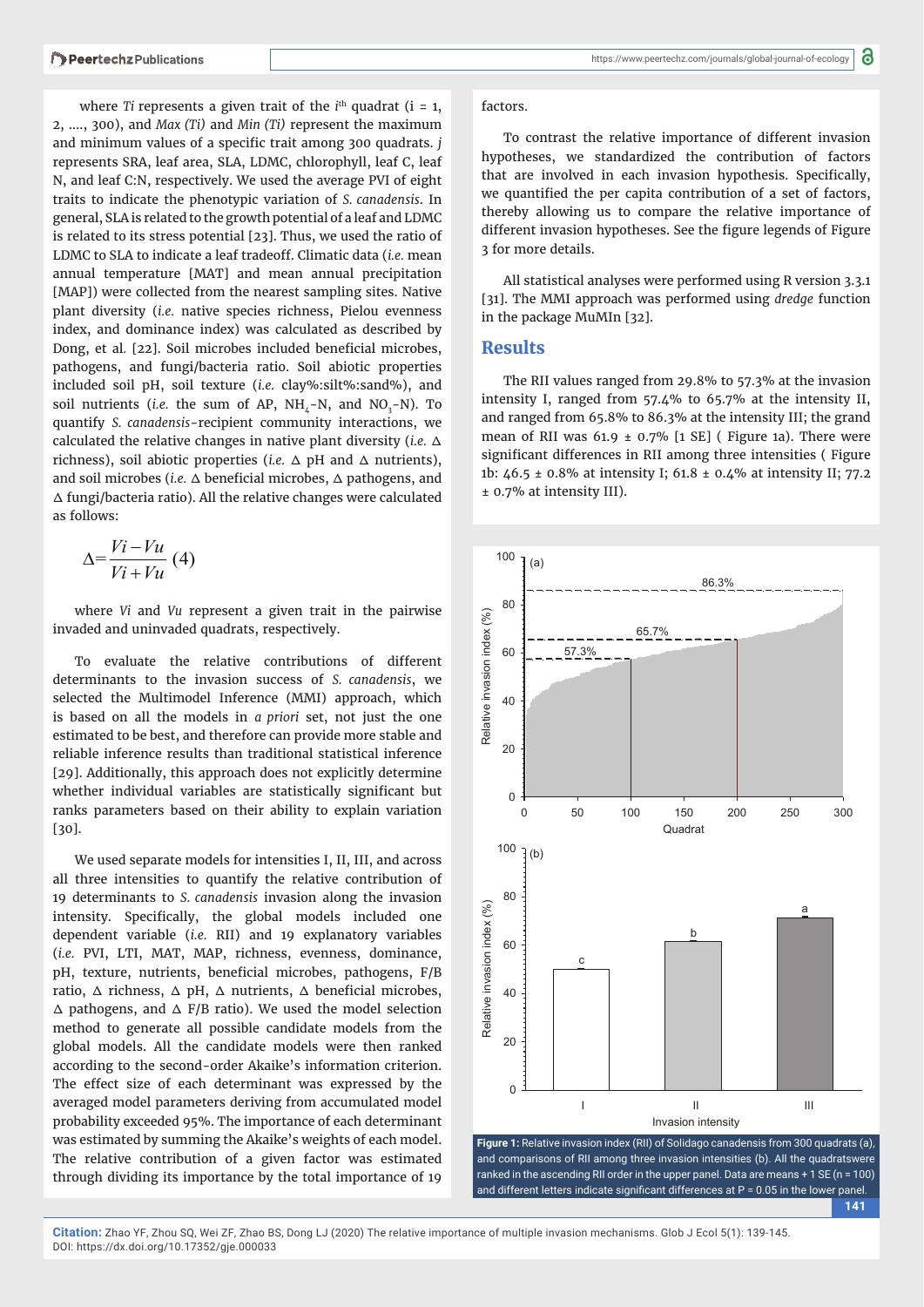There were three patterns for the relative contributions of 19 factors to RII along the invasion intensity. First, the relative contributions fluctuated slightly; four factors followed this pattern, that is, phenotypic variation (Figure 2a), soil texture (Figure 2i), and the changes in soil pathogens (Figure 2r) and fungi/bacteria (Figure 2s). Second, the relative contributions fluctuated modestly; five factors followed this pattern, that is, leaf tradeoff (Figure 2b), soil pH (Figure 2h), soil-borne pathogens (Figure 2l), fungi/bacteria (Figure 2m), and the change in soil nutrients (Figure 2p). Third, the relative contributions of the remaining ten factors increased or decreased with invasion intensity dramatically.

At the intensity I, the predominant factors contributing to RII were MAT (Figure 2c), MAP (Figure 2d), and the change in soil pH (Figure 2h); they accounted for 35.3% of the total contribution. At the intensity II, the predominant drivers included native species richness (Figure 2e), species evenness (Figure 2f), and species dominance (Figure 2g); they accounted for 29.7% of the total contribution. At the intensity III, the predominant factors covered native species evenness (Figure 2f), species dominance (Figure 2g), and the change in native species richness (Figure 2n); they accounted for 36.7% of the total contribution. Across all three intensities, the dominant factors were leaf tradeoff (Figure 2b), MAT (Figure 2c), soil nutrients (Figure 2j), and the change in species richness (Figure 2n); their contributions were extremely similar (ca. 8.7%). The overall contribution of *S. canadensis* traits, climate, native plant communities, soils, and *S. canadensis*-recipient community interactions to RII was 15.4%, 15.9%, 16.3%, 27.0%, and 25.4%, respectively.

The relative importance of different invasion hypotheses was assessed on a per capita contribution basis. Overall, no hypothesis maintained the same ranking among three invasion intensities, and the relative importance of each hypothesis always differed depending on invasion intensities (Figure 3). At the intensity I, the temperature constraint hypothesis (14.9%) was overwhelming, and the importance of other hypotheses ranged from 6.0% for invader-community interactions to 3.0% for soil pH (Figure 3a). At the intensity II, the biotic resistance hypothesis (9.9%) was predominant, and the importance of other hypotheses ranged from 5.4% for temperature to 3.3% for soil texture (Figure 3b). At the intensity III, the biotic resistance hypothesis (9.5%) was also predominant, and the importance of other hypotheses ranged from 6.8% for temperature to 2.7% for belowground mutualism (Figure 3c). Across all three intensities, the predominant hypotheses were: temperature constraint (8.8%) and reckless invader (8.8%), and the importance of other hypotheses ranged from 7.9% for increased resource availability to 3.0% for soil texture (Figure 3d).

## **Discussion**

The most novel contribution of our results is that 19 determining factors contributed differentially to the invasion success of *S. canadensis* and their contributions varied with invasion intensities. These findings suggest that all the driving forces, particularly dominants, vary with invasion stages, because invasion intensities and invasion stages are strongly



canadensis invasion. MAT: mean annual temperature; MAP: mean annual precipitation.

correlated [3,7]. For example, at the earlier invasion stage, abiotic factors (*e.g.* climate) dominated over other factors; at the later stage, biotic factors (*e.g.* plant diversity) dominated over other factors. We also observed that many non-dominant factors exhibited modest contributions to *S. canadensis* invasion. This finding is in agreement with a previous meta-analysis that multiple factors lead to the success of invasive trees [9]. Additionally, the relative contribution of causal factors may depend on the scale of the investigation [5].

A second key result of our study was that the relative importance of multiple hypotheses varied with invasion stages and multiple hypotheses explained invasion success. We quantified the relative importance of 11 hypotheses based on the per capita contribution of the factors reflecting a given invasion hypothesis. The temperature constraint hypothesis was overwhelming at the first stage, and biotic resistance was predominant at the second and third stages. These results support the viewpoints that the relative importance of various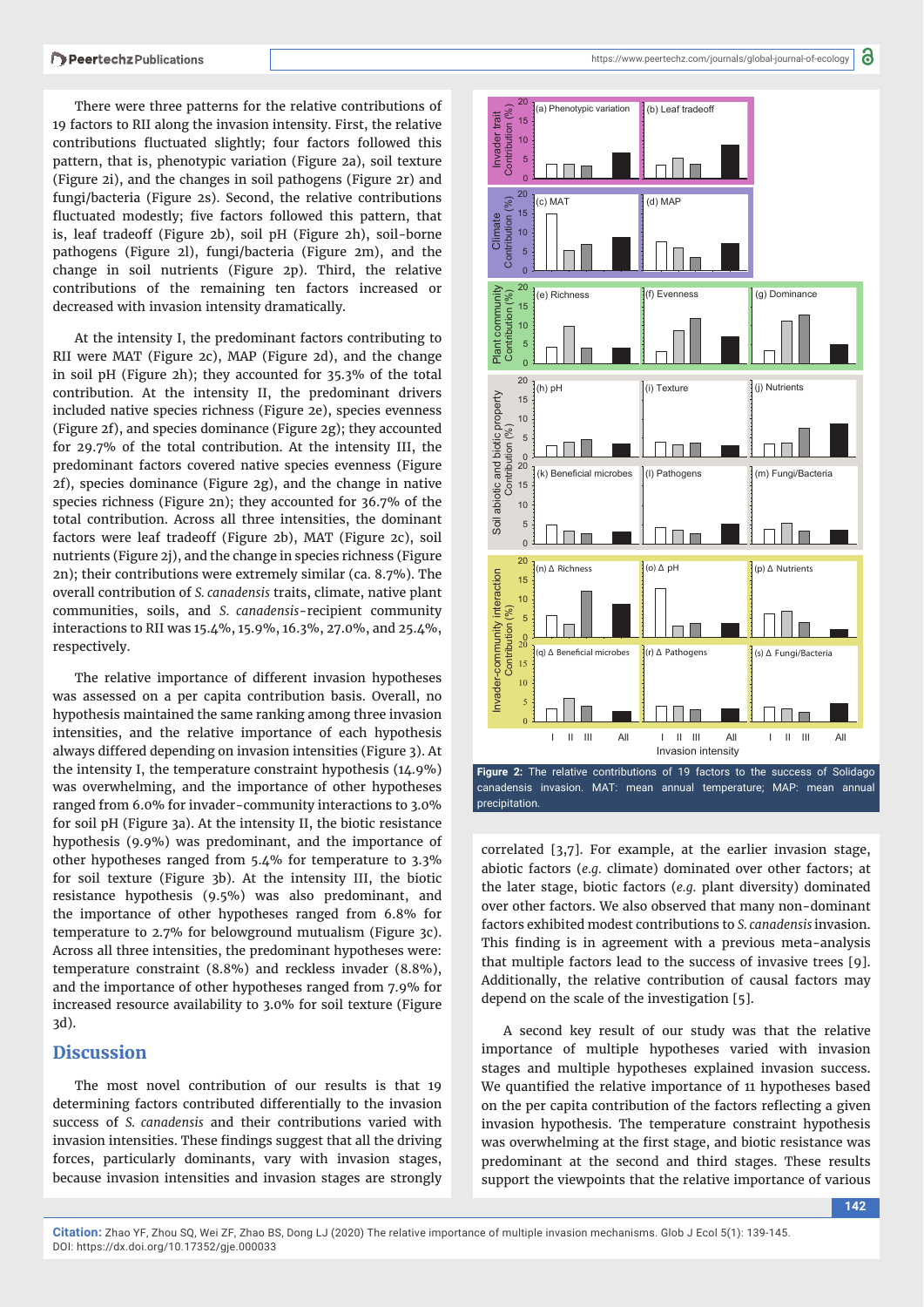

phenotypic variation; reckless invader hypothesis based on the contribution of leaf tradeoff; temperature constraint hypothesis based on the contribution of MAT; biotic resistance hypothesis based on the mean contribution of native plant diversity; pH constraint hypothesis based on the contribution of soil pH; soil texture constraint hypothesis based on the contribution of soil texture; increased resource availability hypothesis based on the mean contribution of MAP and soil nutrients; belowground mutualism hypothesis based on the contribution of beneficial microbes; soil-borne enemy reduction based on the contribution of soil pathogens; resource-enemy release hypothesis based on the mean contribution of MAP, nutrients, and pathogens; invader-community interaction hypothesis based on the mean contribution of the relative changes in native plant richness and soil **properties** 

mechanisms varies depending on invasion stages and the inconsistencies in the results from testing plant invasion hypotheses can potentially be resolved by partitioning of the invasion stages [7]. We found that many hypotheses explained invasion success similarly, suggesting that the success of a given invader can be explained with multiple hypotheses but not one only [13,14,17,19]. Additionally, leading hypotheses did not equally explain plant invasions. This phenomenon has been reported by Lamarque, et al*.* [9].

We observed that the *S. canadensis*-recipient community interactions played a key role in driving its invasion. Specifically, the contribution of this interaction accounted for about 25% of the total contribution of all factors, regardless of at intensities I, II, and III or across three intensities. This role was tightly correlated with the changes in native species and soil abiotic properties. Although soil microbes commonly play an important role in plant invasions [33-35], we found that the contribution of changing soil microbes was relatively low. Our results are exceptionally valuable because previous studies have overlooked the key role of this interaction.

We propose several possibilities that might explain our results. First, environmental factors constitute suites of filtering sieves; at a given phase, there are a set of factors that dominate over others and are most influential [36]. For example, at the earlier invasion stage, suitable climate is predominant; suitable biological environments are predominant at the later stage. Thus, there exist a series of filtering sieves, which vary with invasion stages. Second, multiple factors/processes contribute to invasion success. This is beneficial to decrease the dependence of invasion success on the predominant determinants and to spread the potential risks of failure. In other words, multiple mechanisms facilitate successful invasion jointly. Lastly, if the invasion is processing into more closed communities, environmental pressures may favor invasive species [7].

Our findings have three implications. One important corollary of our results is that plant invasion may be a stochastic but not deterministic process and invasion trajectories may be unpredictable. As some ecologists point out: invasions are intrinsically unpredictable because every case is unique [7]. The processes driving plant invasion are variable so that the knowledge of the mechanisms operating at the primary phase may be little use in predicting what happens later [7]. Thus, predicting invasion remains a challenge, and invasion history matters [37]. The second implication is that our findings provide evidence for those apparent conflicting results. For example, in some cases abiotic constraints overwhelmingly determine invasion success [38], and biotic factors predominate in other cases [39]; inconsistent results may come from different invasion stages, although the same factors/hypotheses are addressed. Finally, one promising way of investigating how species' responses change from one stage to another is to study the ecology of invasive species along strong environmental gradients, particularly at a regional scale [7].

It is obvious that 19 factors are just a small proportion of determinants shaping invasion success. These factors can indicate multiple hypotheses that represent part of existing hypotheses  $[\Delta]$ . Our findings cannot exclude other invasion mechanisms because invasion processes are extremely complicated and dynamic. For example, herbivores play a key role in controlling plant invasions [40], allelochemicals from roots can facilitate plant invasions [14,19], disturbance is a key driver for invasion success [41], and clonal growth and propagation may be an advantage for clonal invaders. However, these mechanisms were not considered in our study due to the lack of data.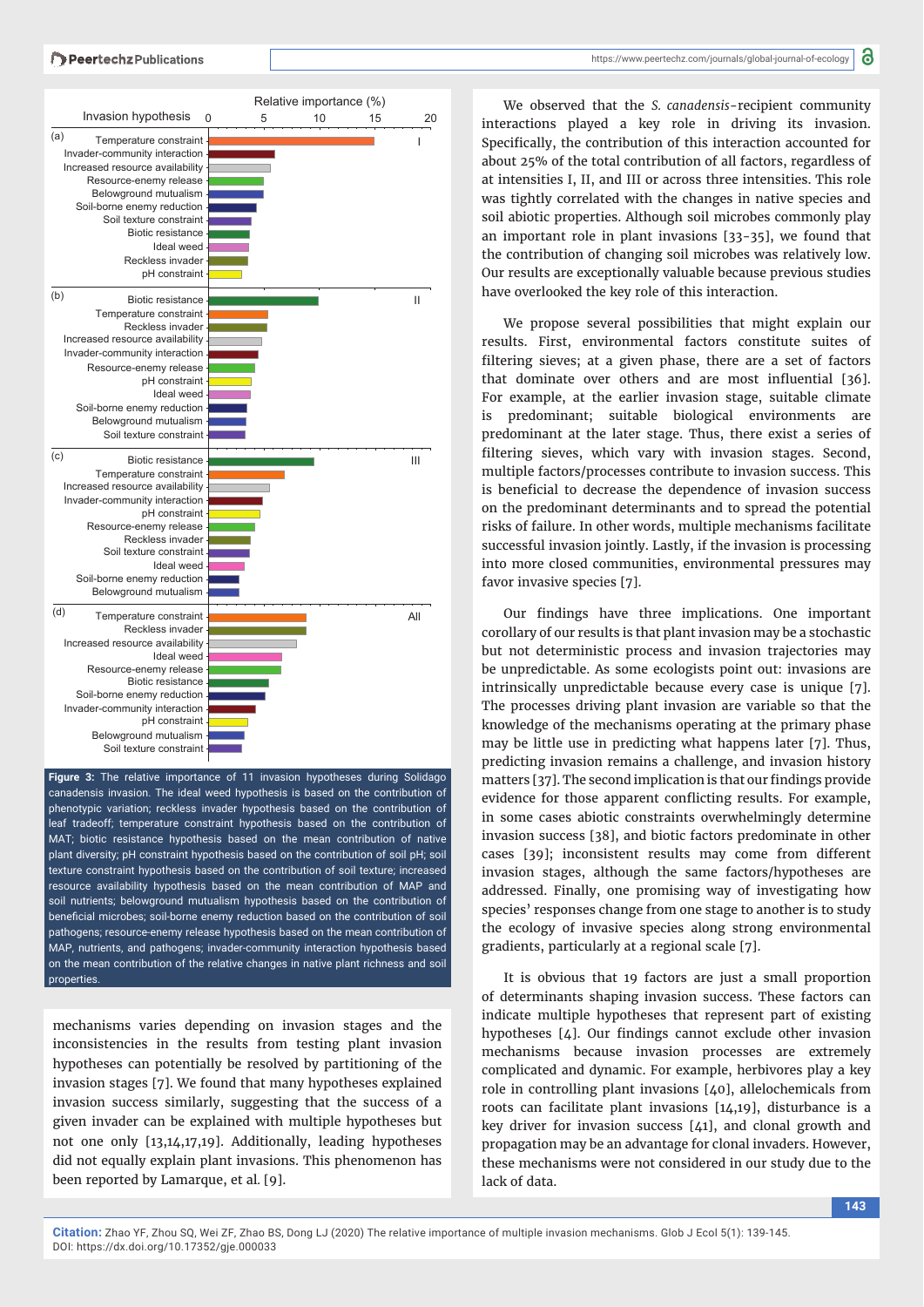## **Conclusion**

Our study provides a first basis for understanding how invader traits, climate, native plant diversity, soil abiotic and biotic properties, and interactions between invasive plants and recipient communities contribute to invasion success at different invasion intensities. Our findings suggest that the relative importance of multiple invasion mechanisms may be staged. Based on our results, we put forward a novel naturesieve hypothesis. This hypothesis can link the internal attributes of invaders and external environmental sieves together. Invader attributes include suites of intrinsic traits like growth potential, competitive ability, and releasing allelochemicals. Environmental sieves are basically characterized by hierarchy. For example, environmental sieves encompass biotic and abiotic ones, which contain multiple components/subcomponents. The nature-sieve hypothesis is likely to provide a universal framework for complete understanding of invasion success in a real invasion.

## **Acknowledgements**

This study was financially supported by grants from National Natural Science Foundation of China (31700476).

### **References**

- 1. Elton CS (1958) The ecology of invasions by animals and plants. Methuen, London. **Link:** https://bit.ly/37sAMTO
- 2. Jeschke JM (2014) General hypotheses in invasion ecology. Diversity and Distributions 20: 1229–1234. **Link:** http://bit.ly/33NdWnl
- 3. Gurevitch J, Fox GA, Wardle GM, Inderjit, Taub D (2011) Emergent insights from the synthesis of conceptual frameworks for biological invasions. Ecol Lett 14: 407–418. **Link:** https://bit.ly/3mHjEzO
- 4. Catford JA, Jansson R, Nilsson C (2009) Reducing redundancy in invasion ecology by integrating hypotheses into a single theoretical framework. Diversity and Distributions 15: 22–40. **Link:** http://bit.ly/33HRDiH
- 5. Milbau A, Stout JC, Graae BJ, Nijs I (2009) A hierarchical framework for integrating invasibility experiments incorporating different factors and spatial scales. Biological Invasions 11: 941–950. **Link:** https://bit.ly/2I3zrKu
- 6. Davis MA, Grime JP, Thompson K (2000) Fluctuating resources in plant communities: a general theory of invasibility. Journal of Ecology 88: 528–534. **Link:** https://bit.ly/39A3PXZ
- 7. Dietz H, Edwards PJ (2006) Recognition that causal processes change during plant invasion helps explain conflicts in evidence. Ecology 87: 1359–1367. **Link:** https://bit.ly/3mwmrvJ
- 8. Byun C, de Blois S, Brisson J (2015) Interactions between abiotic constraint, propagule pressure, and biotic resistance regulate plant invasion. Oecologia 178: 285–296. **Link:** https://bit.ly/2Vn9gBo
- 9. Lamarque LJ, Delzon S, Lortie CJ (2011) Tree invasions: a comparative test of the dominant hypotheses and functional traits. Biological Invasions 13: 1969–1989. **Link:** https://bit.ly/3fWamNU
- 10. Richardson DM, Pyšek P, Rejmánek M, Barbour MG, Panetta FD, et al. (2000) Naturalization and invasion of alien plants: concepts and definitions. Diversity and Distributions 6: 93-107. **Link:** https://bit.ly/33zPqr8
- 11. Colautti RI, MacIsaac HJ (2004) A neutral terminology to define 'invasive' species. Diversity and Distributions 10: 135–141. **Link:** https://bit.ly/39tigNI
- 12. Theoharides KA, Dukes JS (2007) Plant invasion across space and time: factors affecting nonindigenous species success during four stages of invasion. New Phytologist 176: 256–273. **Link:** https://bit.ly/37urSFl
- 13. Wang C, Jiang K, Liu J, Zhou J, Wu B (2018) Moderate and heavy, solidago canadensis L. invasion are associated with decreased taxonomic diversity but increased functional diversity of plant communities in east china. Ecological Engineering 112: 55-64. **Link:** https://bit.ly/37o2Yas
- 14. Zheng YL, Feng YL, Zhang LK, Callaway RM, Valiente-Banuet A, et al. (2015) Integrating novel chemical weapons and evolutionarily increased competitive ability in success of a tropical invader. New Phytol 205: 1350–1359. **Link:** https://bit.ly/3qmBhao
- 15. Gebrekiros MG, Tessema ZK (2018) Effect of senna obtusifolia (L.) invasion on herbaceous vegetation and soil properties of rangelands in the western tigray, northern ethiopia. Ecological Processes 7: 9. **Link:** https://bit.ly/2VosQx0
- 16. Hoffberg SL, Mauricio R, Hall RJ (2018) Control or re-treat? model-based guidelines for managing established plant invasions. Biological Invasions 20: 1387–1402. **Link:** https://bit.ly/2JBrmx3
- 17. Wang R, Wang JF, Qiu ZJ, Meng B, Wan FH, et al. (2011) Multiple mechanisms underlie rapid expansion of an invasive alien plant. New Phytologist 191: 828– 839. **Link:** https://bit.ly/3fW5F6O
- 18. Lau JA, Schultheis EH (2015) When two invasion hypotheses are better than one. New Phytologist 205: 958–960. **Link:** https://bit.ly/36uotao
- 19. He WM, Feng YL, Ridenour WM, Thelen GC, Pollock JL, et al. (2009) Novel weapons and invasion: biogeographic differences in the competitive effects of Centaurea maculosa and its root exudate (+/-)-catechin. Oecologia 159: 803–815. **Link:** https://bit.ly/33zHh68
- 20. Seipel T, Rew LJ, Taylor KT, Maxwell BD, Lehnhoff EA, et al. (2018) Disturbance type influences plant community resilience and resistance to Bromus tectorum invasion in the sagebrush steppe. Applied Vegetation Science 21: 385–394. **Link:** https://bit.ly/3fZna6i
- 21. Dong M, Lu JZ, Zhang WJ, Chen JK, Li B (2006) Canada goldenrod (Solidago canadensis): An invasive alien weed rapidly spreading in China. Acta Phytotaxonomica Sinica 44: 72–85. **Link:** http://bit.ly/30mVAHG
- 22. Dong LJ, Yu HW, He WM (2015) What determines positive, neutral, and negative impacts of Solidago canadensis invasion on native plant species richness Scientific Reports 5: 16804. Link: https://go.nature.com/36sBH7b
- 23. Cornelissen JHC, Lavorel S, Garnier E, Diaz S, Buchmann N, et al. (2003) A handbook of protocols for standardised and easy measurement of plant functional traits worldwide. Australian Journal of Botany 51: 335–380. **Link:** https://bit.ly/37viWQ9
- 24. Olsson PA, Baath E, Jakobsen I (1997) Phosphorus effects on the mycelium and storage structures of an arbuscular mycorrhizal fungus as studied in the soil and roots by analysis of fatty acid signatures. Applied and Environmental Microbiology 63: 3531–3538. **Link:** https://bit.ly/39A9ttk
- 25. Larsen J, Olsson PA, Jakobsen I (1998) The use of fatty acid signatures to study mycelial interactions between the arbuscular mycorrhizal fungus Glomusintraradices and the saprotrophic fungus Fusarium culmorum in rootfree soil. Mycological Research, 102: 1491–1496. **Link:** https://bit.ly/3qlE5os
- 26. Larsen J, Mansfeld-Giese K, Bodker L (2000) Quantification of Aphanomyces euteiches in pea roots using specific fatty acids. Mycological Research 104: 858–864. **Link:** https://bit.ly/3fVOaDN
- 27. Larsen J, Ravnskov S, Jakobsen I (2003) Combined effect of an arbuscular mycorrhizal fungus and a biocontrol bacterium against Pythium ultimum in soil. Folia Geobotanica 38: 145–154. **Link:** https://bit.ly/3muMbJ9
- 28. Muller MM, Kantola R, Kitunen V (1994) Combining sterol and fatty-acid profiles for the characterization of fungi. Mycological Research 98: 593-603. **Link:** https://bit.ly/2JAoEHY

**144**